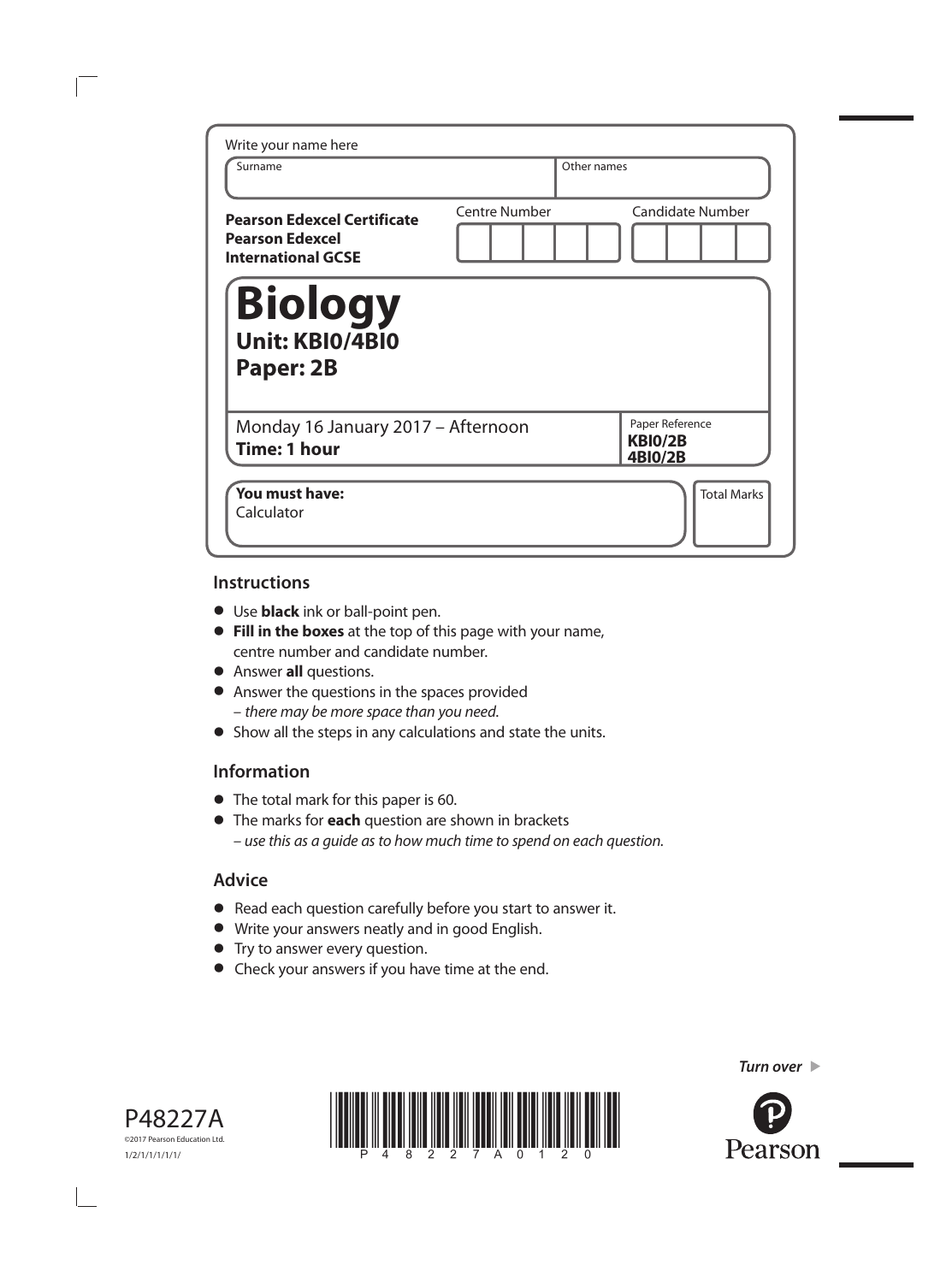# **DOMOT/WRITE IN THIS AREA DO NOT WRITE IN THE INTERNATIONAL CONTRACTOR**

### **Answer ALL questions.**

**1** Read the passage below. Use the information in the passage and your own knowledge to answer the questions that follow.

#### **How plants breed**

Asexual reproduction in animals is rare but it is commonly used in plants. Plants often use asexual reproduction when the conditions are favourable. They use sexual reproduction when environmental conditions are changing. The ability to alter the method of reproduction enables plants to increase their chance of survival.

- 5 Flowers are the sexual reproductive organs of plants. Most plants have flowers 10 outbreeding. with male and female sex organs. These flowers have stamens and carpels, and are described as bisexual. A unisexual flower is one in which only the stamens or the carpels are present. Dioecy is the condition of having unisexual flowers on different plants. Dioecy may have evolved to ensure that these plants can only reproduce by
- 

Outbreeding involves producing offspring by the fusion of gametes from two different plants. It is the most common method of reproduction among most plants. In outbreeding, pollen is transferred from the anther of a flower on one plant to the stigma in a flower on a different plant.

15 Some other plants produce both types of gamete and are self-fertilising. This method of reproduction is known as inbreeding.

Pollination, or the transfer of pollen to a stigma, is an important part of both inbreeding and outbreeding. Pollinators, such as insects, birds or bats, first need to be attracted to a flower and then provided with a reason to return or to go to

20 another flower of the same species. Generally, animals are attracted to a flower by a smell or by the colour and shape of the flower. Smells may be faint, sweet, musky or unpleasant. Flowers offer rewards to pollinators, including pollen, nectar or fats and oils.

25 Some flowers have evolved different structures or forms that prevent self-pollination and so prevent inbreeding. One example is the primrose. This flower exists in two forms, pin-eyed and thrum-eyed.



30 thrum-eyed flower will rub off on the stigma of a pin-eyed flower. The lengths of stamens and styles in these flowers are adapted for pollination by different pollinators, or different body parts of the same pollinator. Pollen from a pin-eyed flower will rub off on the stigma of a thrum-eyed flower. Pollen from a

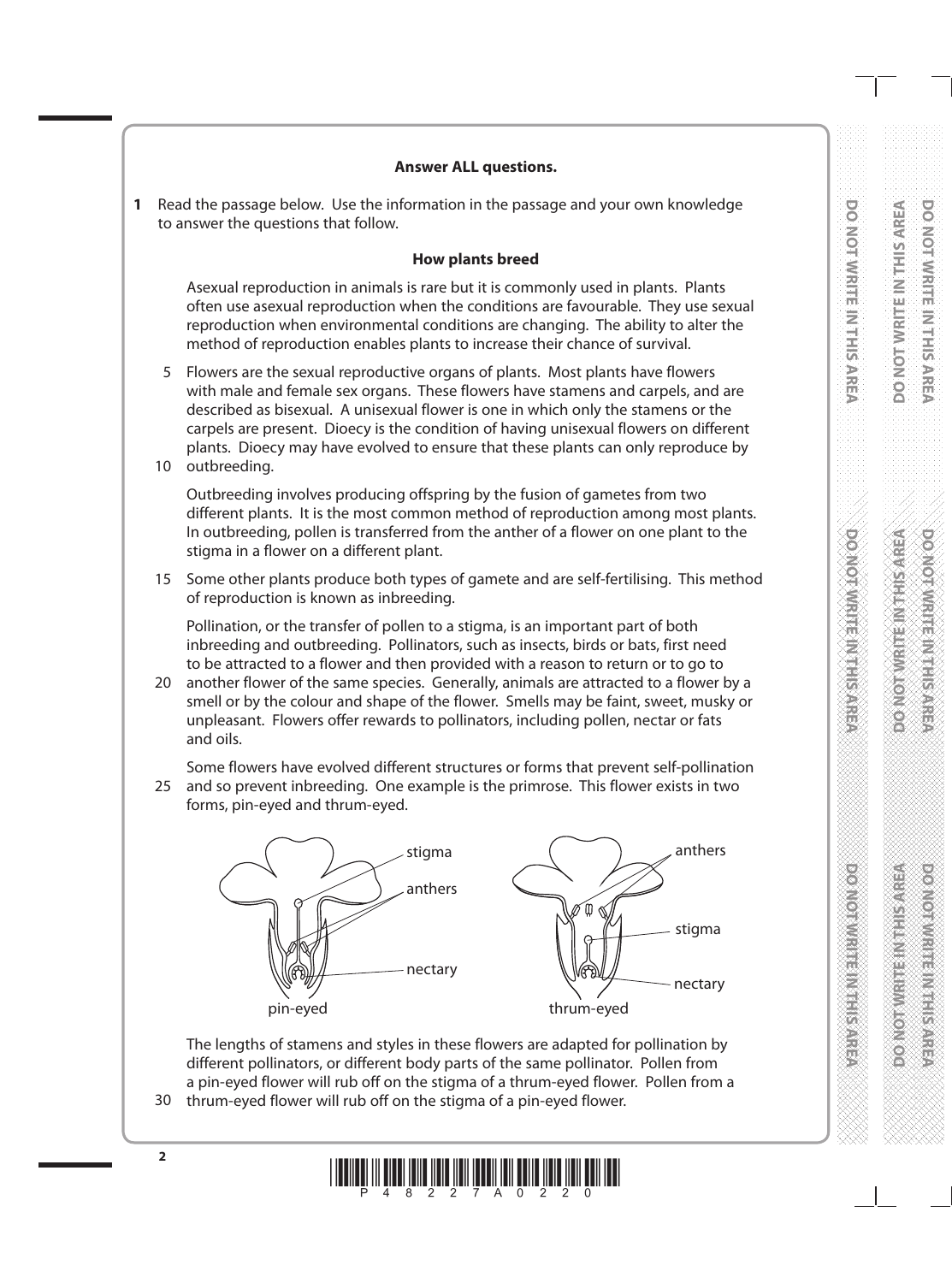| (a) (i) Asexual reproduction is commonly used in plants (line 1).<br>Give an example of a method of asexual reproduction used by a plant.        | (1) |
|--------------------------------------------------------------------------------------------------------------------------------------------------|-----|
| (ii) Suggest why plants alter their method of reproduction from asexual to sexual<br>when environmental conditions are changing (lines 2 and 3). | (1) |
| (b) Explain how dioecy ensures outbreeding (lines 8 to 10).                                                                                      | (2) |
|                                                                                                                                                  |     |
| (c) Nectar is often offered as a reward for pollinators (line 22).<br>The reward contains carbohydrates such as glucose.                         |     |
| Describe how you would compare the glucose content of nectar from two<br>different plant species.                                                | (2) |
|                                                                                                                                                  |     |
|                                                                                                                                                  |     |

**DONOTWENTENTHEAREA** 

**ASSESSMENT PROVIDED** 



 $\overline{\mathbf{3}}$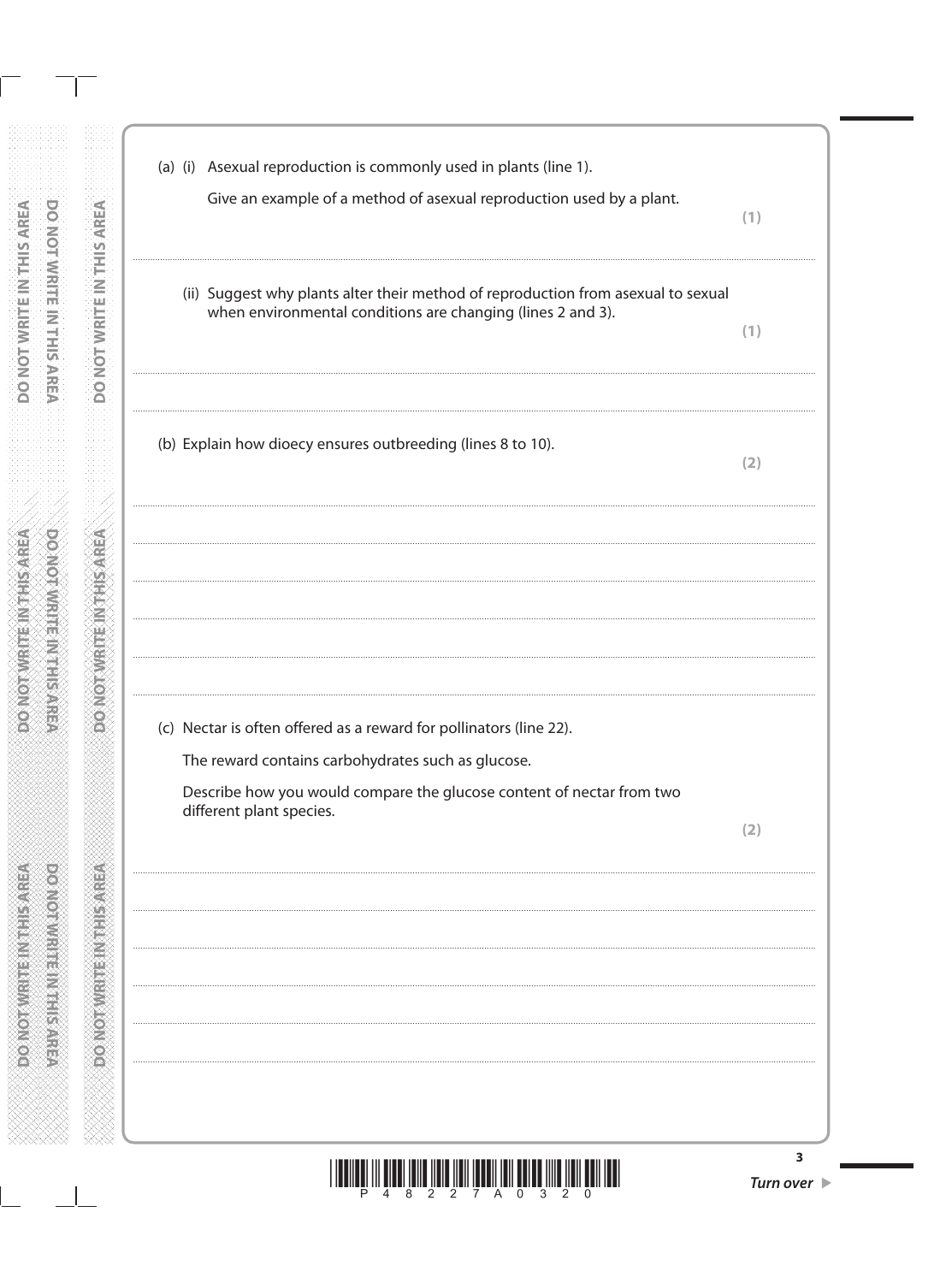| (d) Describe how pollen from wind-pollinated flowers is adapted for pollination.                                        | (2) |
|-------------------------------------------------------------------------------------------------------------------------|-----|
| (e) Describe how you could estimate the population size of pin-eyed and thrum-eyed<br>primroses in an area of woodland. | (4) |
|                                                                                                                         |     |
| (f) Suggest how the structure of the two types of primrose helps to prevent self-pollination.                           | (2) |
| (Total for Question 1 = 14 marks)                                                                                       |     |
| 4                                                                                                                       |     |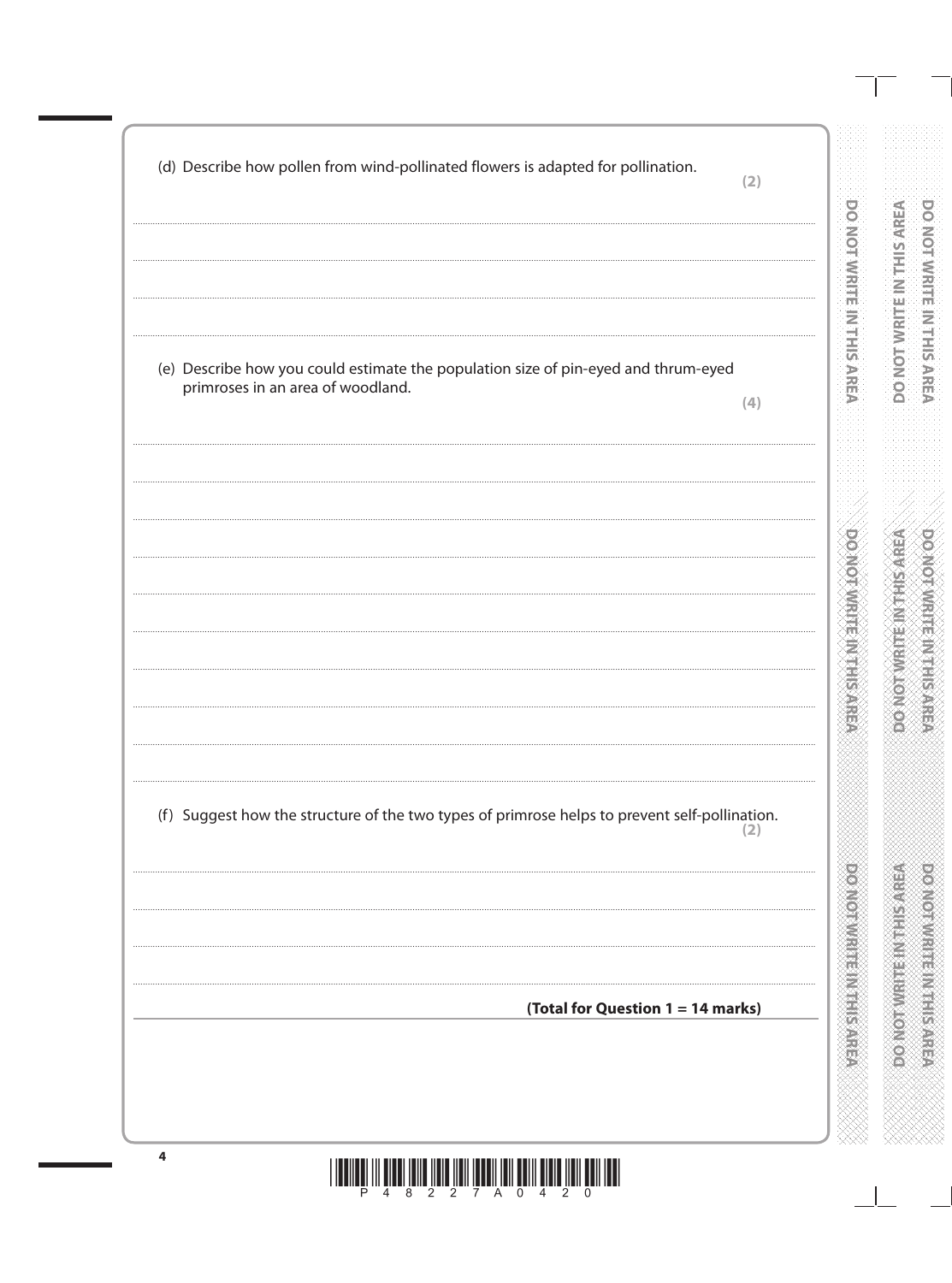2 The diagram shows some ciliated cells and goblet cells lining the wall of the bronchioles in the lungs.



The small hairs on the surface of the ciliated cells are called cilia.

The goblet cells produce mucus. This mucus is moved by the cilia.

- (a) Suggest how ciliated cells and goblet cells protect the lungs from infection.
- $(2)$

(b) Chemicals in cigarette smoke reduce the movement of the cilia. Suggest why people who smoke cigarettes often have to cough.

 $(1)$ 

**POSSIBLE IN THE STATE OF STATE** 

**DO NOT WRITE IN THIS AREA** 

**DONOT WRITEIN THIS AREA** 

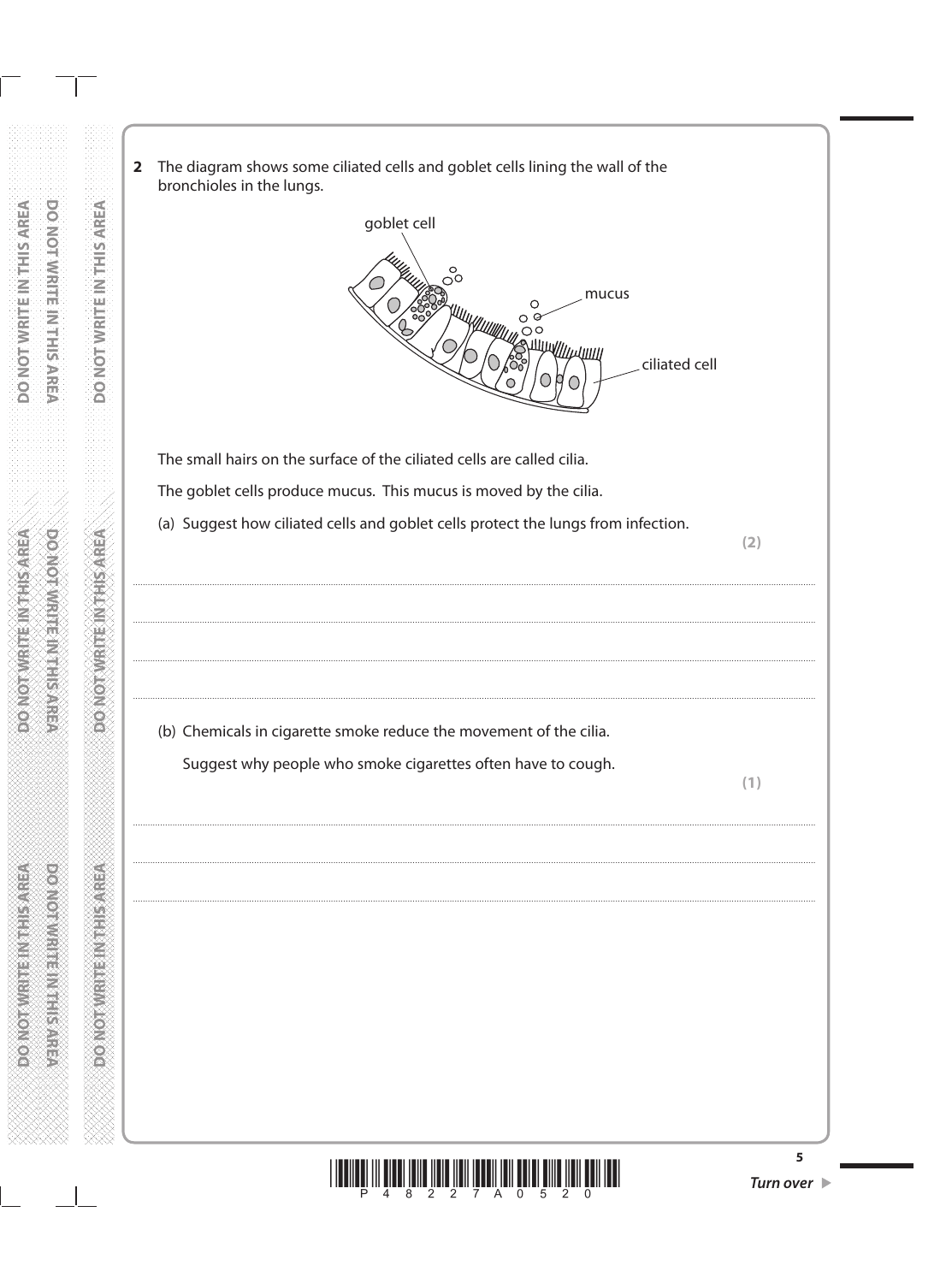**ON ORIGINATE IN THE SAME** 

 (c) A scientist investigates the effect of two brands of cigarette, brand A and brand B, on the movement of cilia.

He uses a single-celled organism called *Paramecium* as a model for cilia movement.

 The diagram shows a *Paramecium*, which uses cilia on the outside of its body to move through water.



 The scientist obtains solutions for each brand of cigarette by placing the tobacco into test tubes of water for 20 minutes.

Chemicals in the tobacco dissolve in the water.

- **•** he places a *Paramecium* in the solution from brand A
- **•** he places a *Paramecium* in the solution from brand B
- **•** he also places a *Paramecium* in a control solution
- **•** he uses a light microscope to observe the movement of the *Paramecium*

The graph shows his results.



\*P48227A0620\*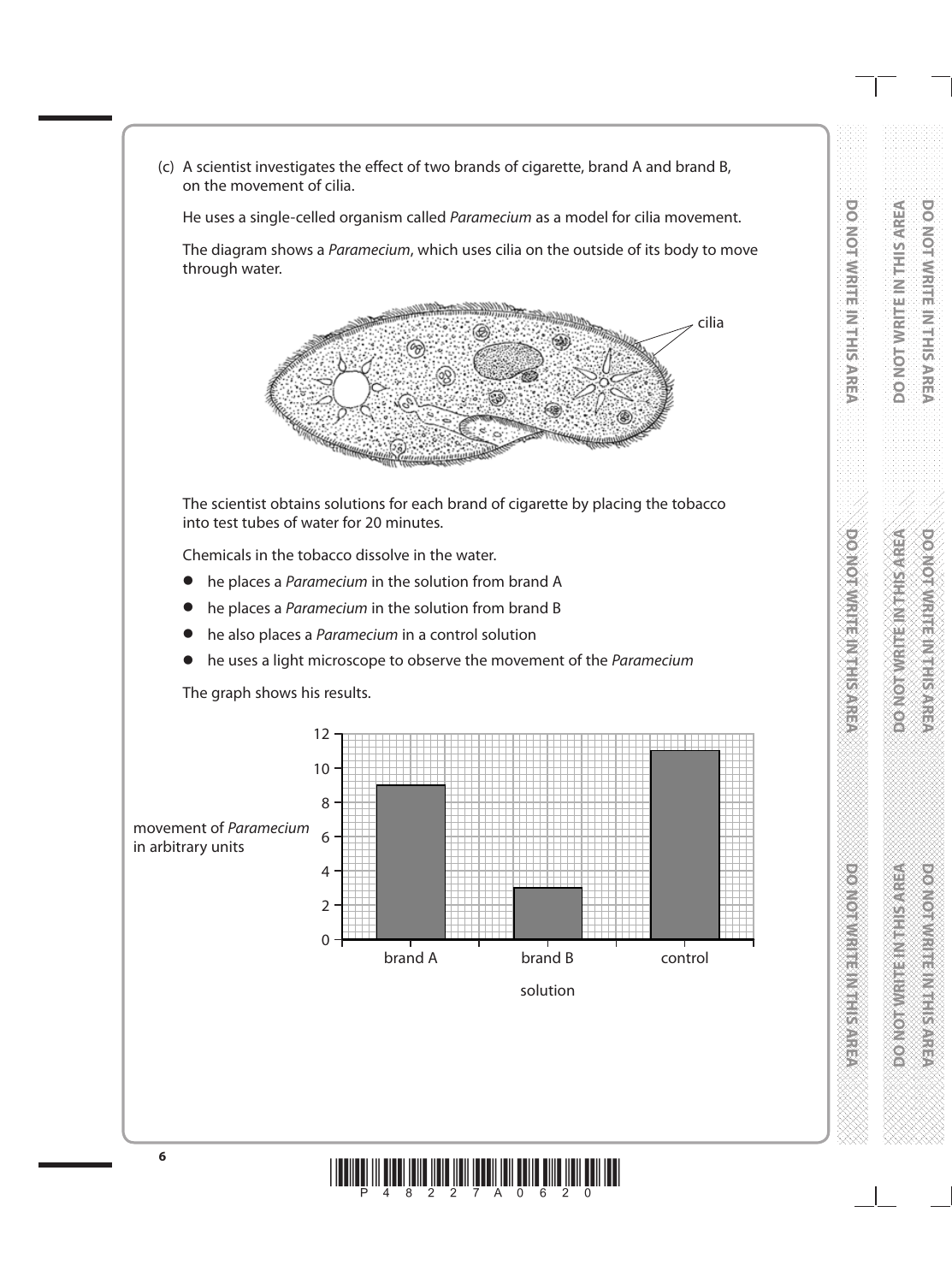|   | (Total for Question 2 = 10 marks)                                                                                                                          |     |
|---|------------------------------------------------------------------------------------------------------------------------------------------------------------|-----|
|   |                                                                                                                                                            |     |
| 4 |                                                                                                                                                            |     |
|   |                                                                                                                                                            |     |
|   |                                                                                                                                                            |     |
| 3 |                                                                                                                                                            |     |
|   |                                                                                                                                                            |     |
| 2 |                                                                                                                                                            |     |
|   |                                                                                                                                                            |     |
|   |                                                                                                                                                            |     |
|   | Give four reasons why this conclusion may not be valid.                                                                                                    | (4) |
|   | (iii) The scientist concludes that smoking reduces the movement of cilia in human lungs.<br>Another scientist suggests this may not be a valid conclusion. |     |
|   |                                                                                                                                                            |     |
|   |                                                                                                                                                            |     |
|   | (ii) What should the scientist use as a control solution?                                                                                                  | (1) |
|   |                                                                                                                                                            |     |
|   |                                                                                                                                                            |     |
|   |                                                                                                                                                            |     |
|   |                                                                                                                                                            | (2) |
|   | (i) Describe the effects of the solutions on the movement of the cilia.                                                                                    |     |

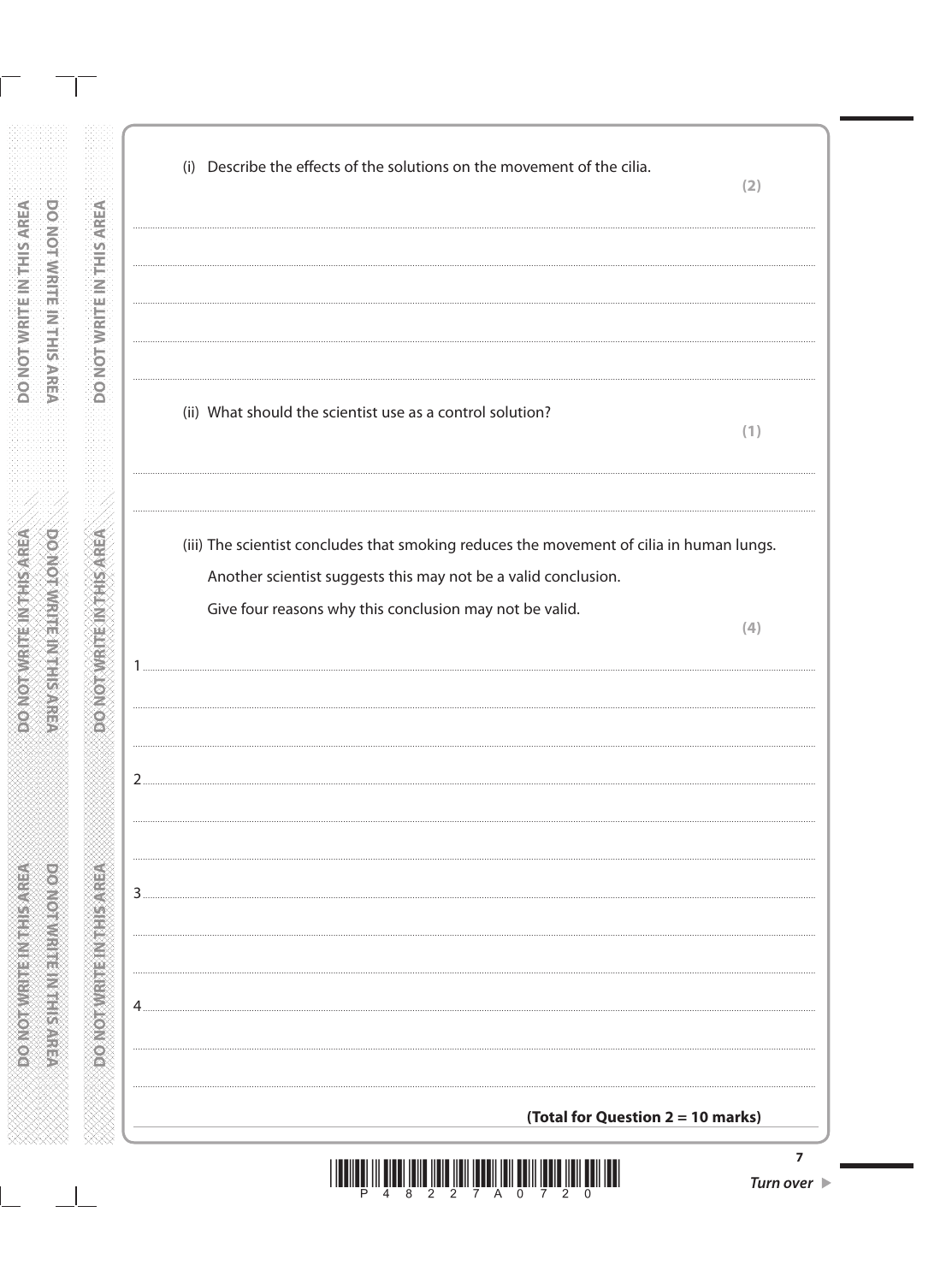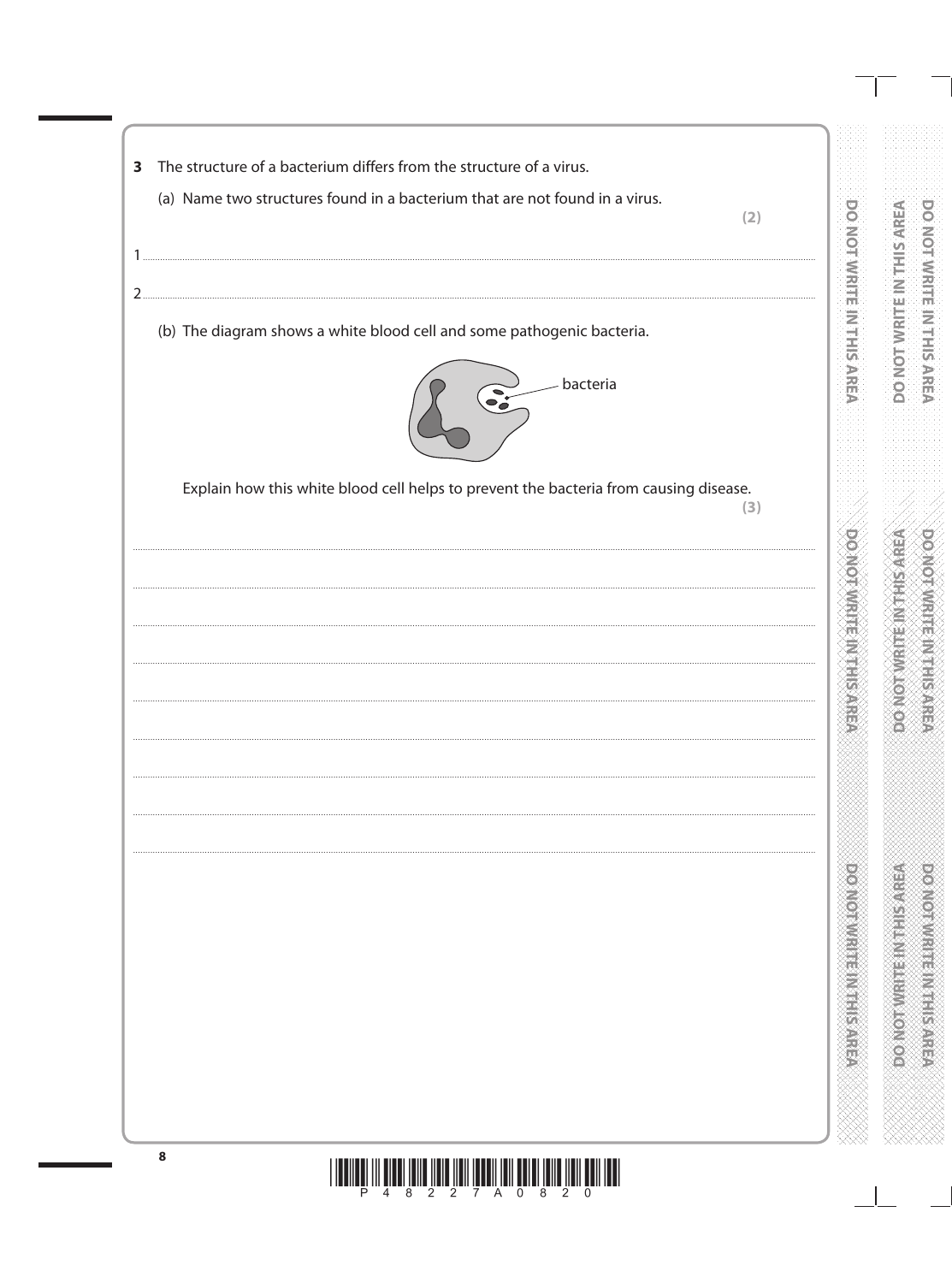| (c) Explain how bacteria are important in cycles within ecosystems. | (6) |
|---------------------------------------------------------------------|-----|
|                                                                     |     |
|                                                                     |     |
|                                                                     |     |
|                                                                     |     |
|                                                                     |     |
|                                                                     |     |
|                                                                     |     |
|                                                                     |     |
|                                                                     |     |
|                                                                     |     |
|                                                                     |     |
|                                                                     |     |
|                                                                     |     |
|                                                                     |     |
|                                                                     |     |
|                                                                     |     |
|                                                                     |     |
|                                                                     |     |
|                                                                     |     |
|                                                                     |     |
|                                                                     |     |
|                                                                     |     |
|                                                                     |     |
|                                                                     |     |
|                                                                     |     |
|                                                                     |     |
|                                                                     |     |
|                                                                     |     |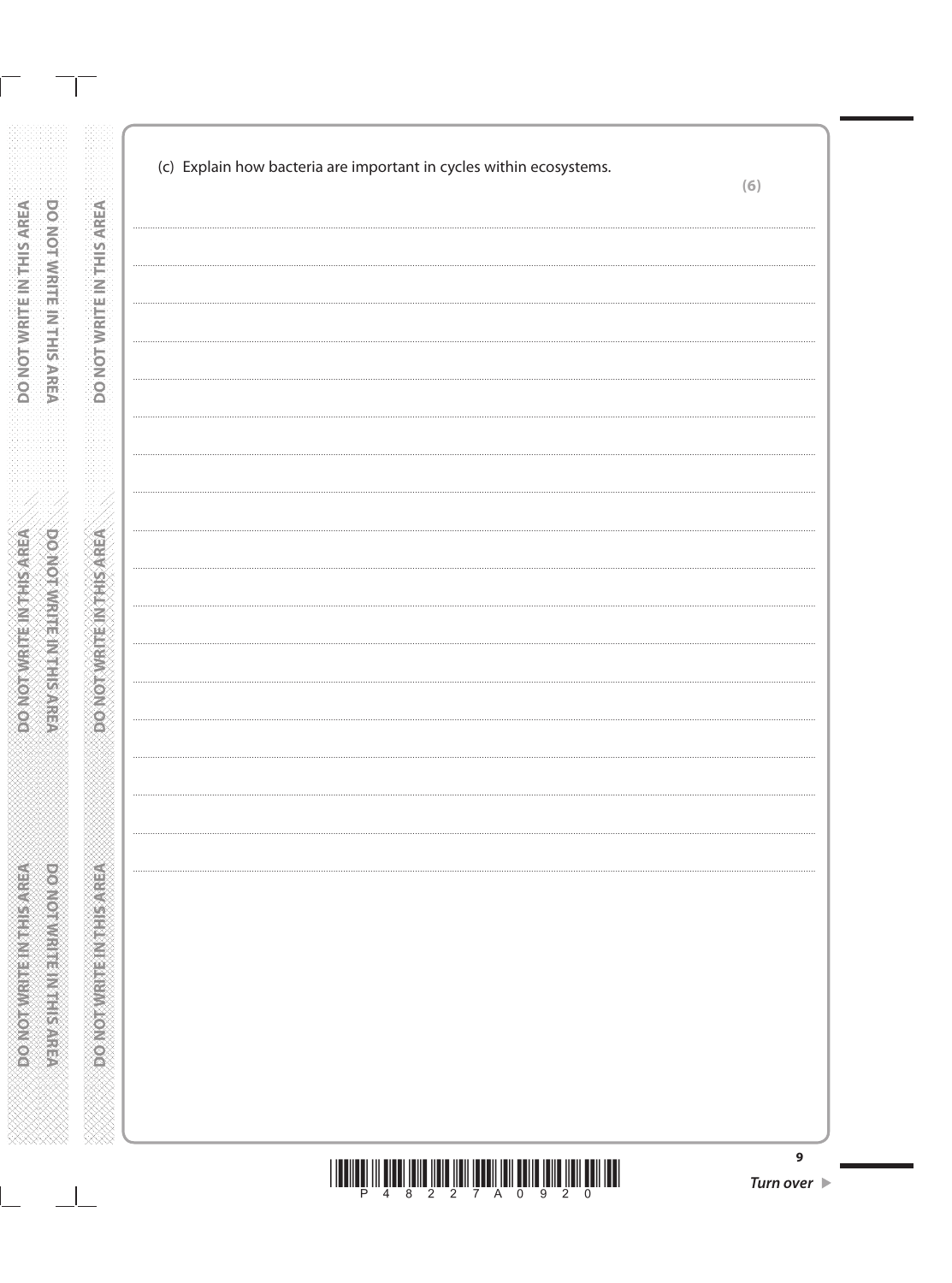| Suggest two reasons why this will not happen. |                                   |  |
|-----------------------------------------------|-----------------------------------|--|
|                                               | (2)                               |  |
|                                               |                                   |  |
|                                               |                                   |  |
|                                               |                                   |  |
|                                               |                                   |  |
|                                               |                                   |  |
|                                               |                                   |  |
|                                               |                                   |  |
|                                               | (Total for Question 3 = 13 marks) |  |
|                                               |                                   |  |
|                                               |                                   |  |
|                                               |                                   |  |
|                                               |                                   |  |
|                                               |                                   |  |
|                                               |                                   |  |
|                                               |                                   |  |
|                                               |                                   |  |
|                                               |                                   |  |
|                                               |                                   |  |
|                                               |                                   |  |
|                                               |                                   |  |
|                                               |                                   |  |
|                                               |                                   |  |
|                                               |                                   |  |
|                                               |                                   |  |
|                                               |                                   |  |
|                                               |                                   |  |
|                                               |                                   |  |
|                                               |                                   |  |

I

1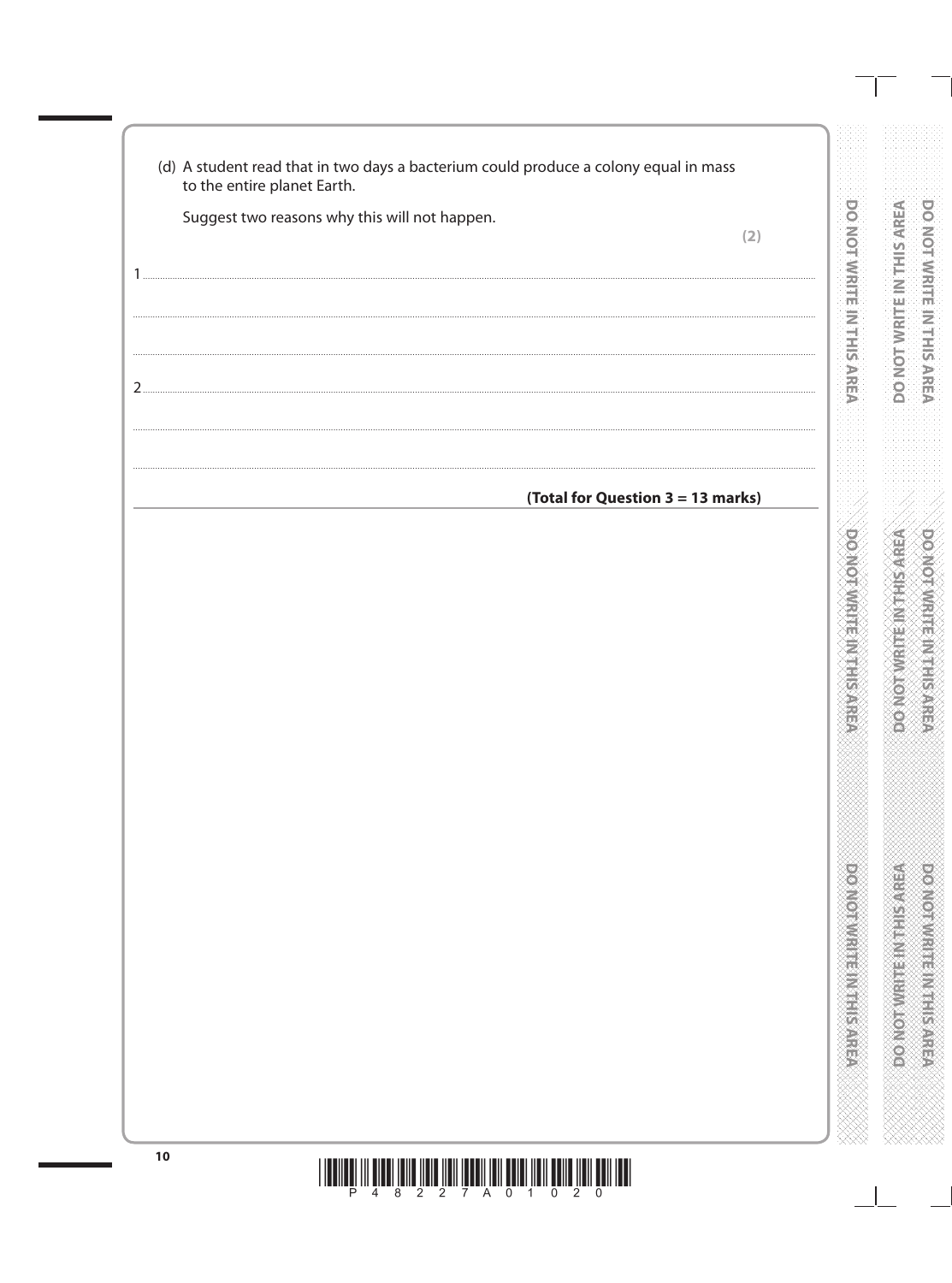

**BLANK PAGE**

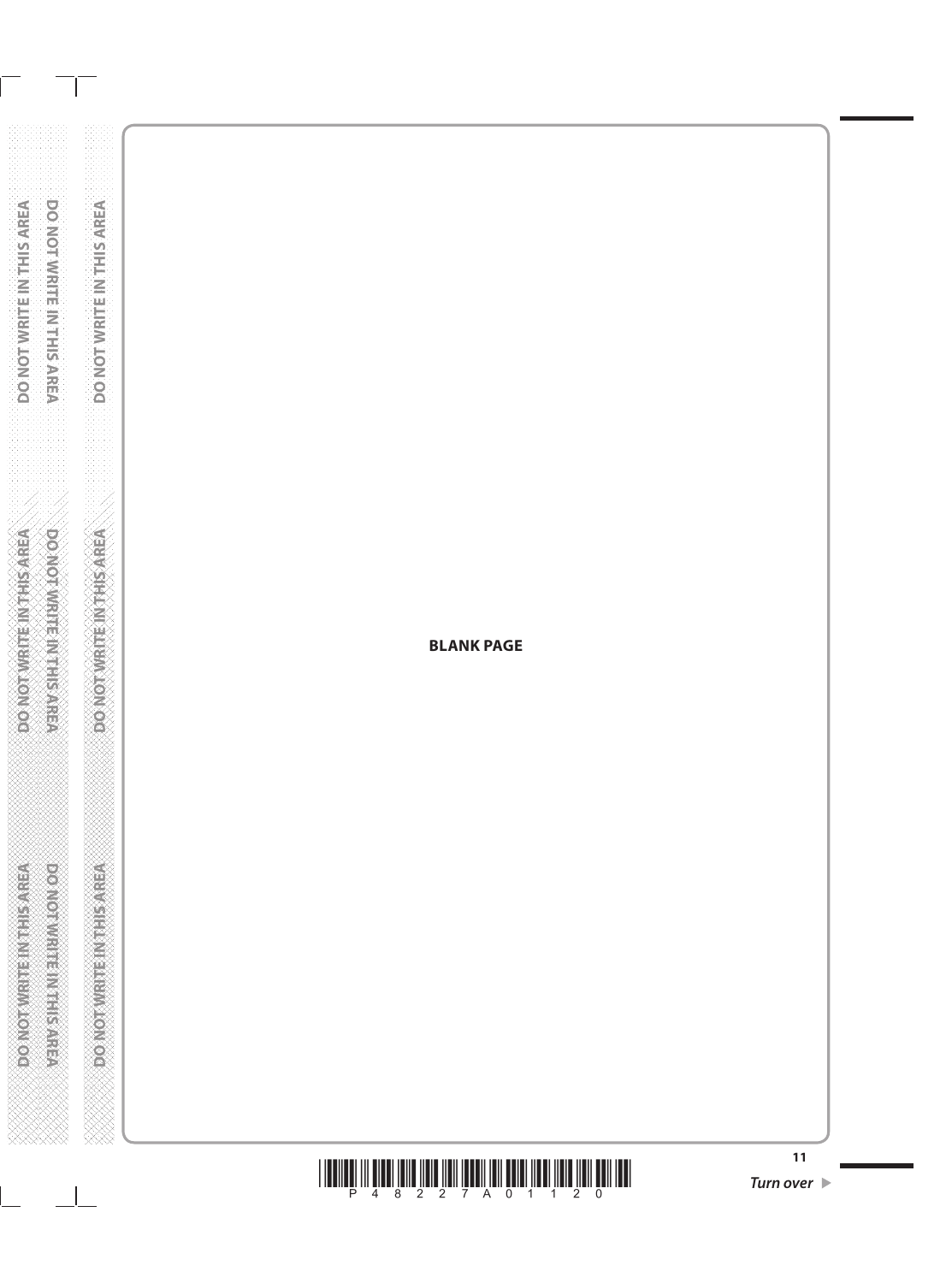| Lipase is an enzyme that digests lipid into fatty acids and glycerol.<br>(a) Name a part of the digestive system where lipase is released.                                                                                                                                                                                                                                                                                                                                                                                                    | (1)                                                                            |
|-----------------------------------------------------------------------------------------------------------------------------------------------------------------------------------------------------------------------------------------------------------------------------------------------------------------------------------------------------------------------------------------------------------------------------------------------------------------------------------------------------------------------------------------------|--------------------------------------------------------------------------------|
| (b) A drug, X, that inhibits lipase is used to help people lose weight.<br>Explain how inhibition of lipase helps people to lose weight.                                                                                                                                                                                                                                                                                                                                                                                                      | (2)                                                                            |
| (c) A scientist wants to investigate the inhibition of human lipase using different<br>concentrations of drug X.<br>The diagram shows the apparatus the scientist uses.<br>pH meter<br>water out<br>water in<br>In the investigation one concentration of drug X is added to food containing lipid.<br>The percentage inhibition of lipase is measured after 10 minutes.<br>This is repeated using different concentrations of drug X.<br>Explain which temperature of water should be used in the apparatus throughout<br>the investigation. | tank containing<br>a weak alkaline<br>solution<br>food containing lipid<br>(2) |
| $12$                                                                                                                                                                                                                                                                                                                                                                                                                                                                                                                                          |                                                                                |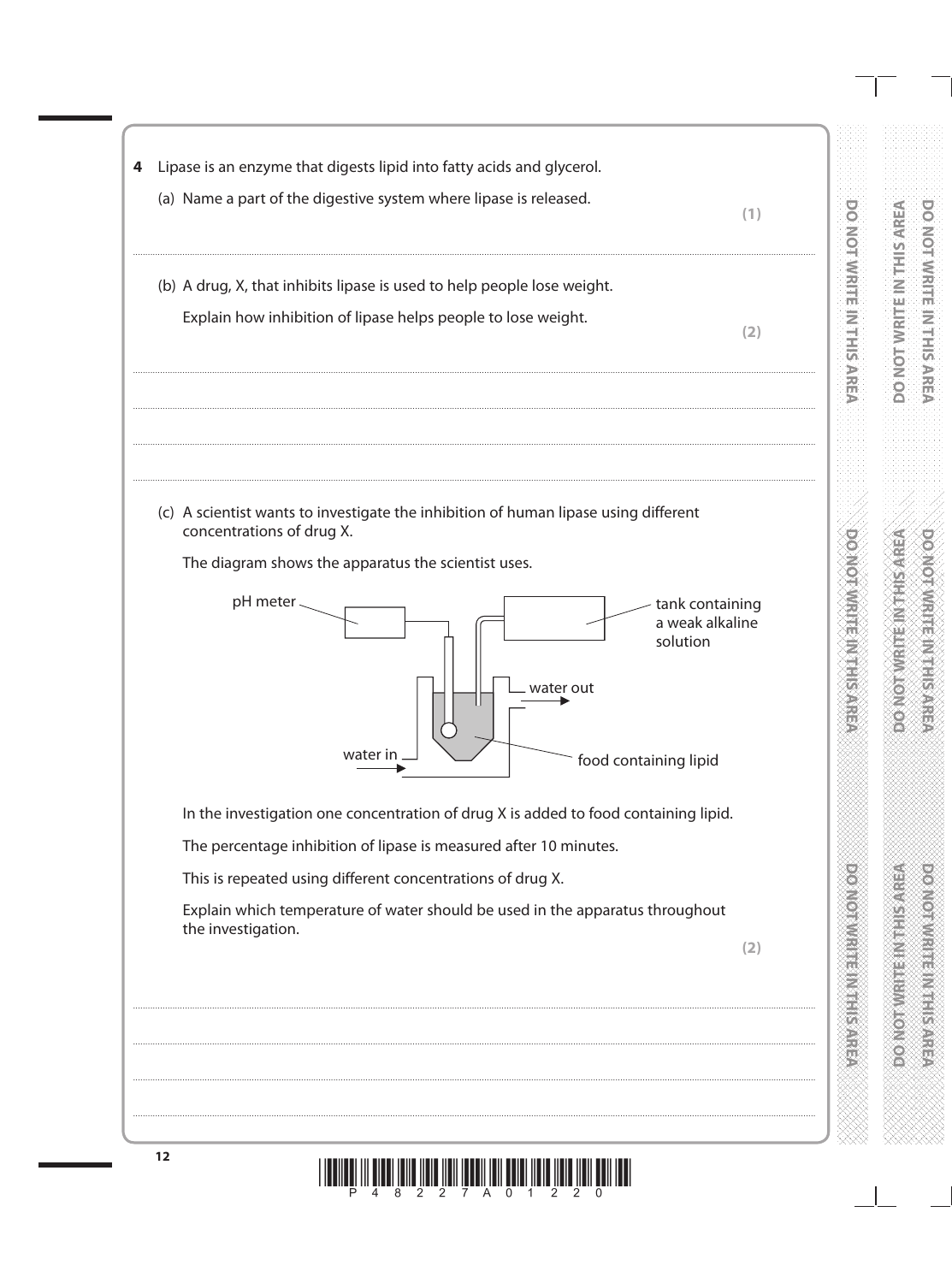(d) A chemical extracted from dandelion plants also inhibits lipase.

 The scientist repeats his experiment using the same range of concentrations of this chemical.

The graph shows the scientist's results for drug X and the chemical from dandelion plants.



 (i) Calculate the difference between the concentration of drug X and the concentration of chemical from dandelion plant extract that produces 50% inhibition.

Show your working.

difference = ................................................................... µg per cm3



**(2)**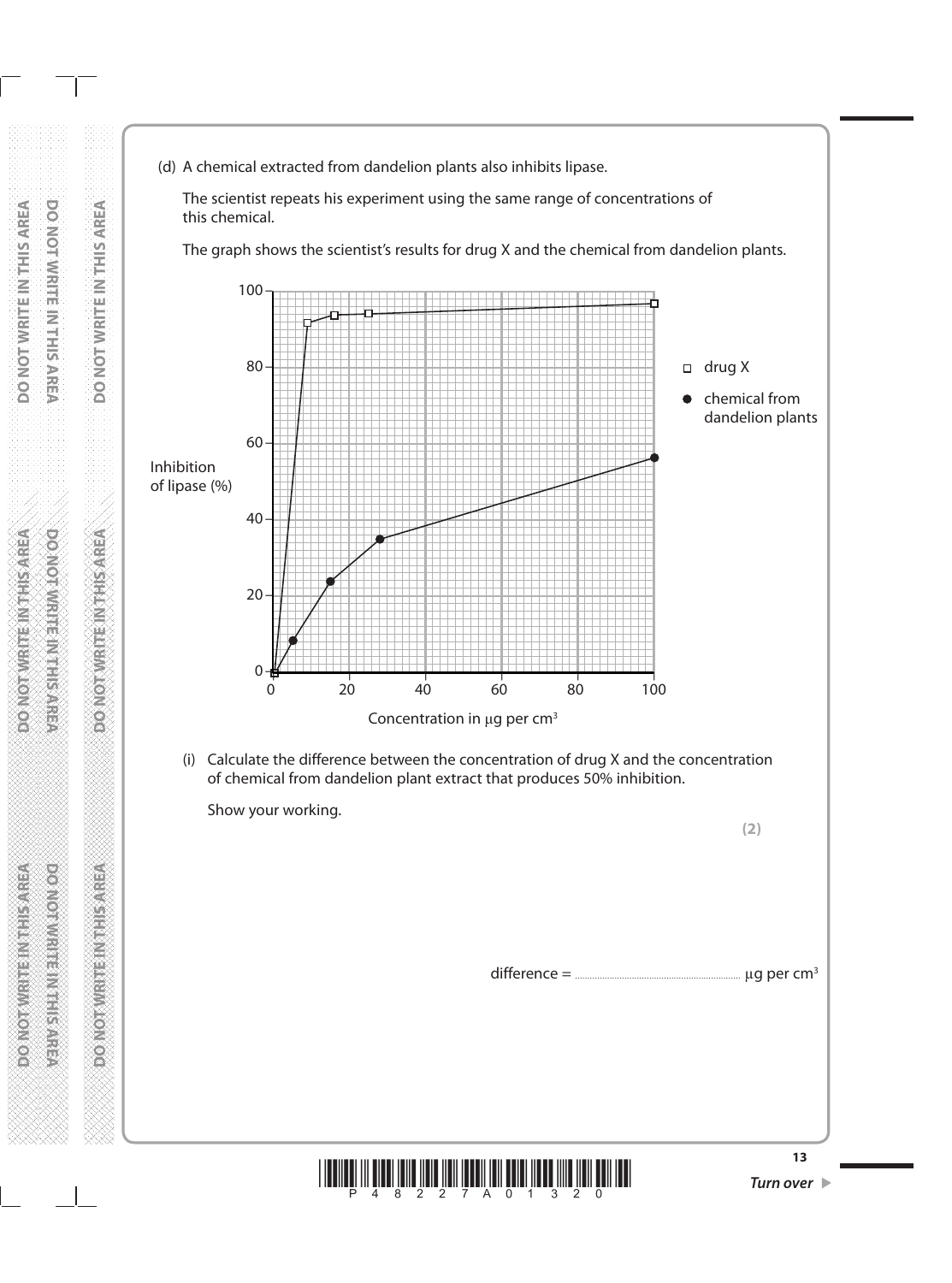| lipase had been inhibited.                                                             |                                   | (3) |
|----------------------------------------------------------------------------------------|-----------------------------------|-----|
|                                                                                        |                                   |     |
|                                                                                        |                                   |     |
|                                                                                        |                                   |     |
|                                                                                        |                                   |     |
|                                                                                        |                                   |     |
|                                                                                        |                                   |     |
|                                                                                        |                                   |     |
|                                                                                        |                                   |     |
|                                                                                        |                                   |     |
|                                                                                        |                                   |     |
| (iii) Why is drug X used at a maximum concentration of 8 $\mu$ g per cm <sup>3</sup> ? |                                   | (1) |
|                                                                                        |                                   |     |
|                                                                                        |                                   |     |
|                                                                                        | (Total for Question 4 = 11 marks) |     |
|                                                                                        |                                   |     |
|                                                                                        |                                   |     |
|                                                                                        |                                   |     |
|                                                                                        |                                   |     |
|                                                                                        |                                   |     |
|                                                                                        |                                   |     |
|                                                                                        |                                   |     |
|                                                                                        |                                   |     |
|                                                                                        |                                   |     |
|                                                                                        |                                   |     |
|                                                                                        |                                   |     |
|                                                                                        |                                   |     |

 $\frac{1}{4}\frac{1}{2}\frac{1}{2}\frac{1}{2}\frac{1}{2}\frac{1}{2}\frac{1}{2}\frac{1}{2}\frac{1}{2}\frac{1}{2}\frac{1}{2}\frac{1}{2}\frac{1}{2}\frac{1}{2}\frac{1}{2}\frac{1}{2}\frac{1}{2}\frac{1}{2}\frac{1}{2}\frac{1}{2}\frac{1}{2}\frac{1}{2}\frac{1}{2}\frac{1}{2}\frac{1}{2}\frac{1}{2}\frac{1}{2}\frac{1}{2}\frac{1}{2}\frac{1}{2}\frac{1}{2}\frac{1}{2}\frac{1}{2}\frac{1}{2}\frac{1}{2}\frac{1}{2}\frac{1$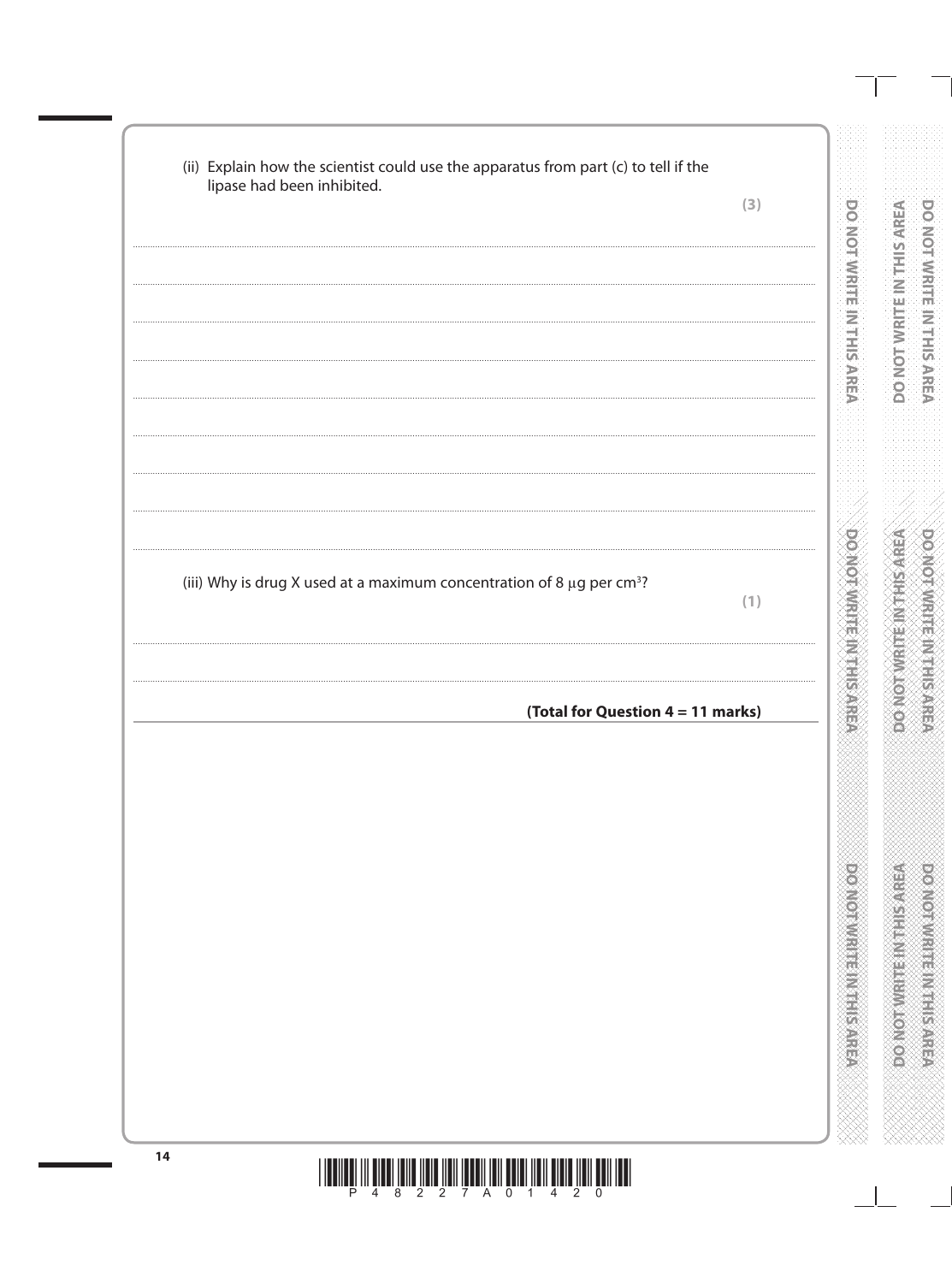



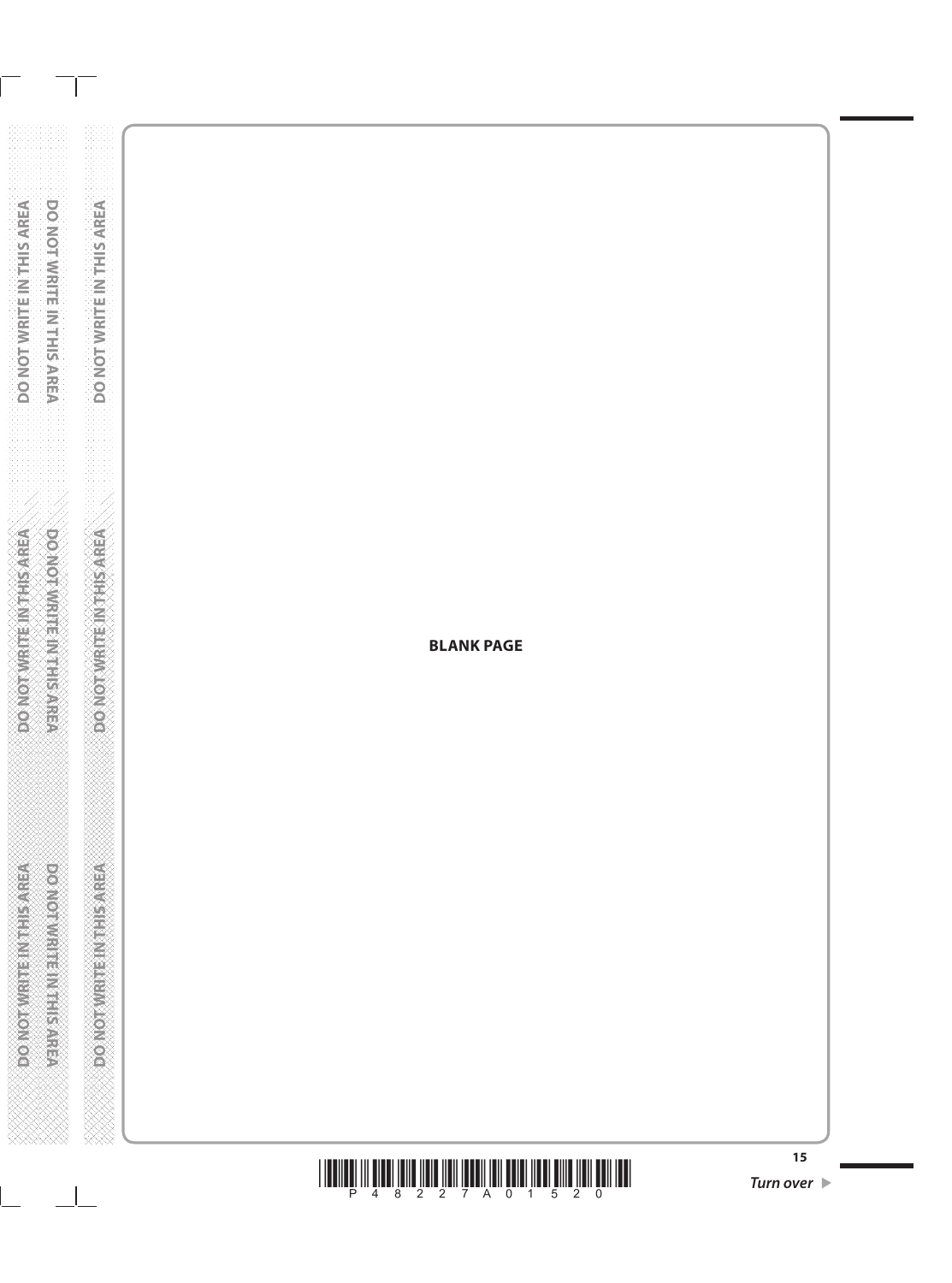**5** Humans need to balance the input and output of water in their bodies.

The diagram shows the various sources and average (mean) volumes of input and output of water.



**DO NOT WRITE IN THIS AREA**

**PONONNE TELEVISION**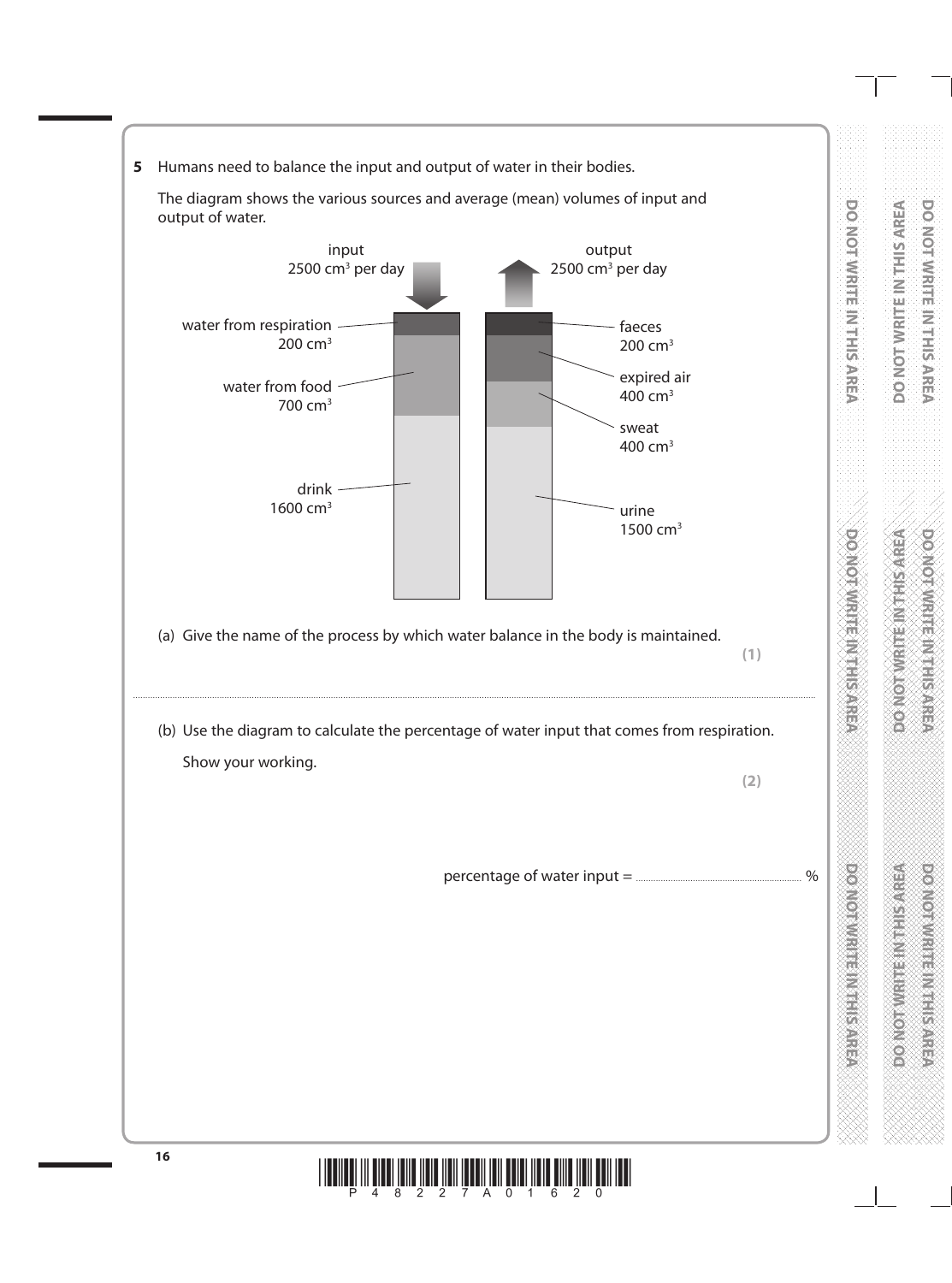| (4)                                | Explain how this would affect the volume of water the person loses in sweat and |  |
|------------------------------------|---------------------------------------------------------------------------------|--|
|                                    | the volume of water the person loses in urine.                                  |  |
|                                    |                                                                                 |  |
|                                    |                                                                                 |  |
|                                    |                                                                                 |  |
| (Total for Question $5 = 7$ marks) |                                                                                 |  |
|                                    |                                                                                 |  |
|                                    |                                                                                 |  |
|                                    |                                                                                 |  |
|                                    |                                                                                 |  |
|                                    |                                                                                 |  |
|                                    |                                                                                 |  |
|                                    |                                                                                 |  |
|                                    |                                                                                 |  |
|                                    |                                                                                 |  |
|                                    |                                                                                 |  |
|                                    |                                                                                 |  |
|                                    |                                                                                 |  |
|                                    |                                                                                 |  |
|                                    |                                                                                 |  |
|                                    |                                                                                 |  |
|                                    |                                                                                 |  |
|                                    |                                                                                 |  |
|                                    |                                                                                 |  |
|                                    |                                                                                 |  |
|                                    |                                                                                 |  |
|                                    |                                                                                 |  |
|                                    |                                                                                 |  |

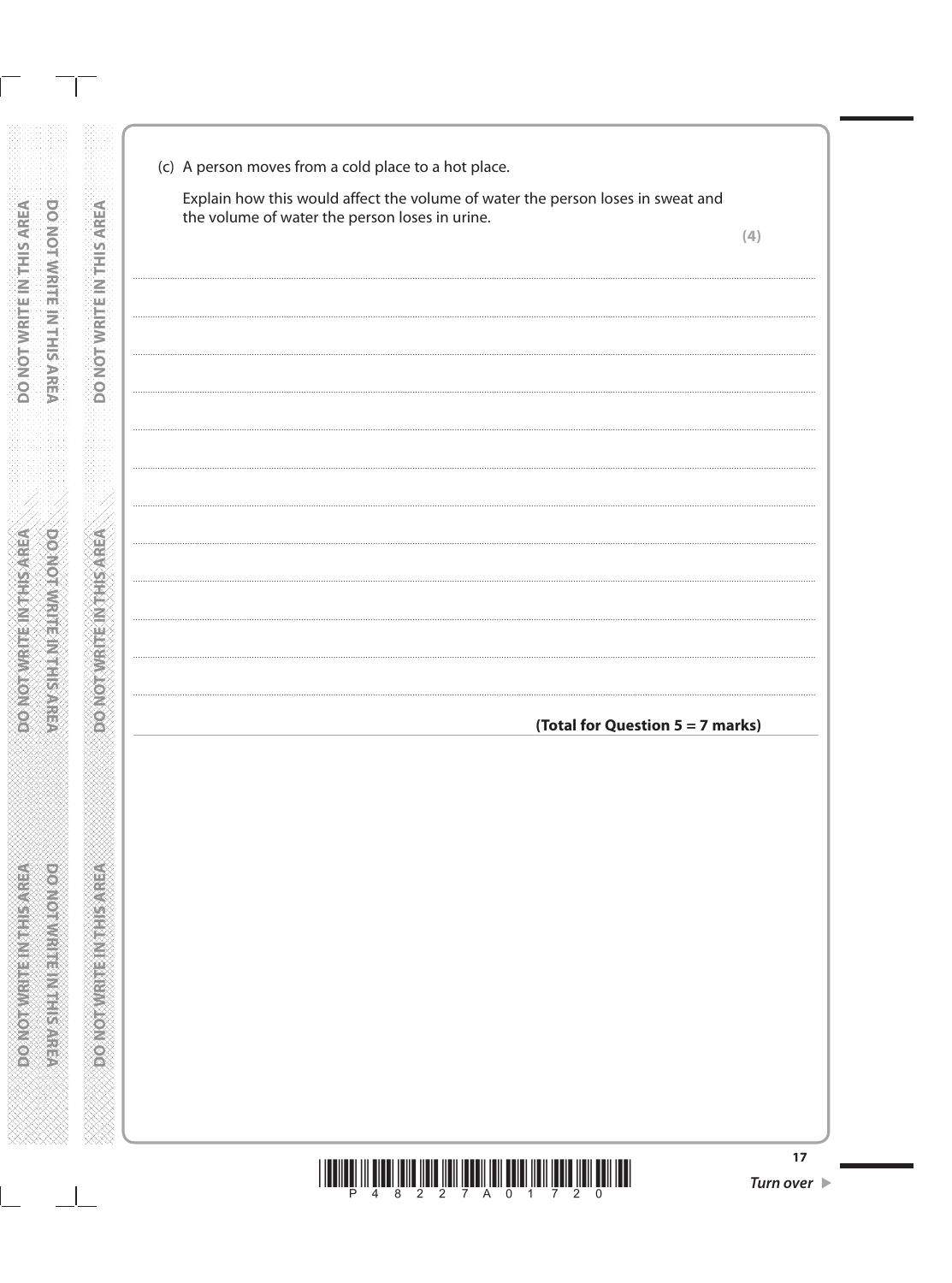

**DOMOTWRITE IN THIS AREA** 

**DOOMOON IS A FILM AND IN SAFETY**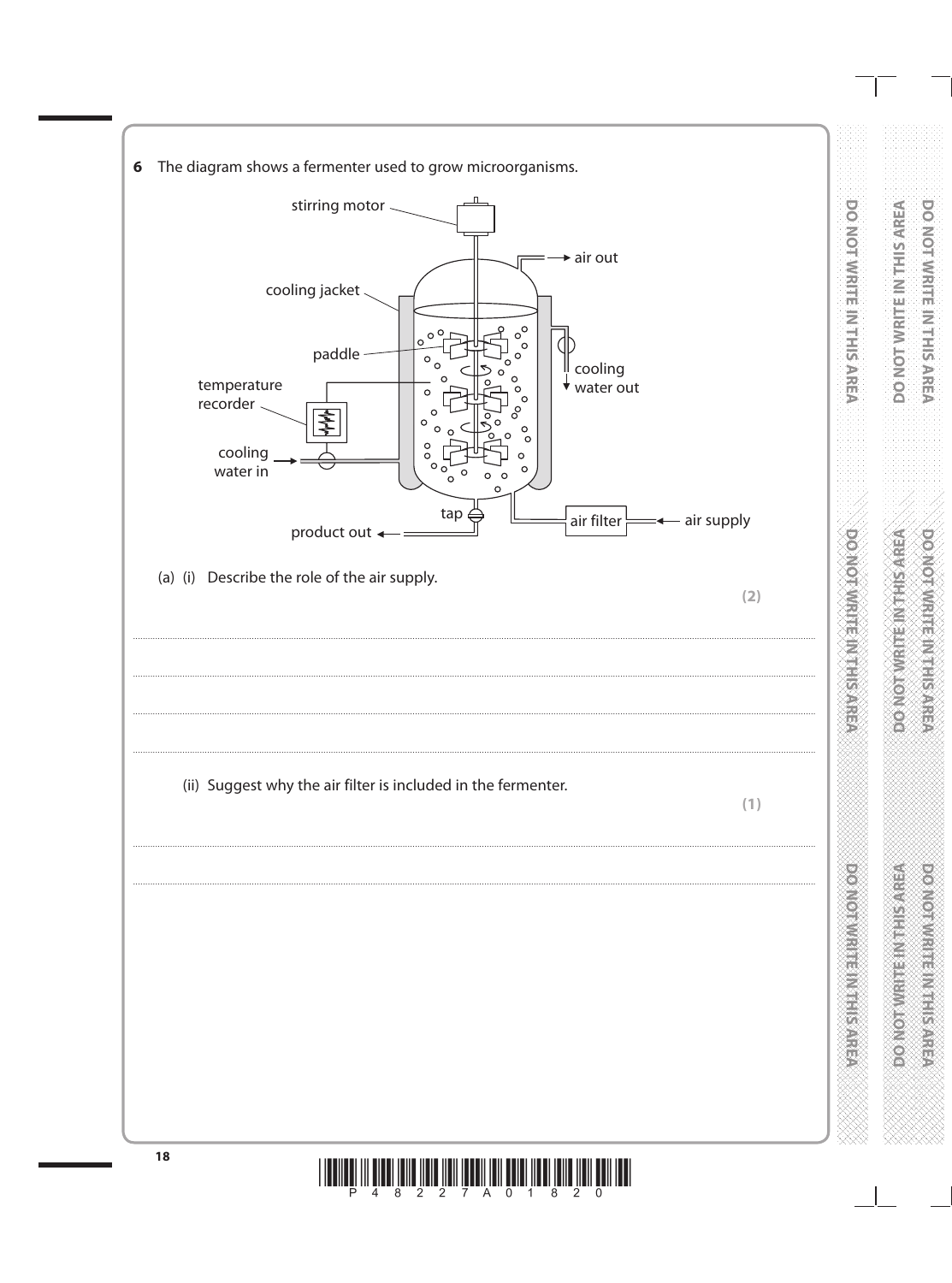|                                   | (b) Explain what will happen to the growth of the microorganisms if temperature |
|-----------------------------------|---------------------------------------------------------------------------------|
|                                   | regulation fails.<br>(2)                                                        |
| DO NOT WRITE IN THIS AREA         |                                                                                 |
|                                   |                                                                                 |
|                                   |                                                                                 |
|                                   |                                                                                 |
|                                   |                                                                                 |
|                                   | (Total for Question 6 = 5 marks)                                                |
|                                   | <b>TOTAL FOR PAPER = 60 MARKS</b>                                               |
| <b>DO NOT WRITE/N TEXAREA</b>     |                                                                                 |
|                                   |                                                                                 |
|                                   |                                                                                 |
|                                   |                                                                                 |
|                                   |                                                                                 |
|                                   |                                                                                 |
|                                   |                                                                                 |
|                                   |                                                                                 |
|                                   |                                                                                 |
|                                   |                                                                                 |
|                                   |                                                                                 |
|                                   |                                                                                 |
| <b>Save Concernent Management</b> |                                                                                 |
|                                   |                                                                                 |
|                                   |                                                                                 |